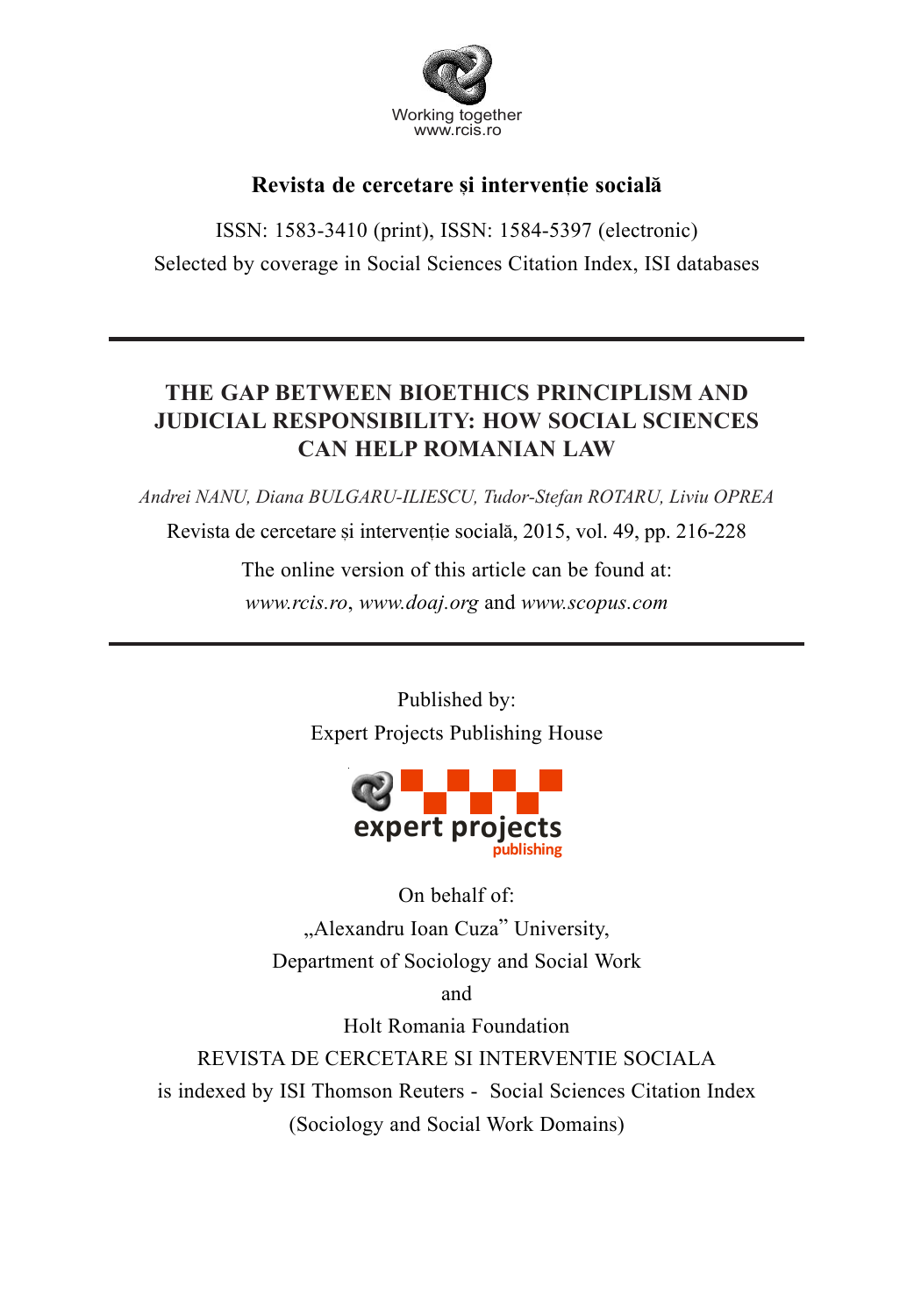

# **The Gap between Bioethics Principlism and Judicial Responsibility: How Social Sciences Can Help Romanian Law**

Andrei NANU<sup>1</sup>, Diana BULGARU-ILIESCU<sup>2</sup>, Tudor-Stefan ROTARU<sup>3</sup>, Liviu OPREA<sup>4</sup>

## **Abstract**

Applying bioethics traditional principles in modern medicine is a difficult process. Alternative approaches compete with the so-called principlism. The law is required to offer solutions that best fit contemporary realities and moral problems, always taking into account the individual and the survival of the medical system. This paper shows how the four principles of Beauchamp  $\&$  Childress (2009) translate into Romanian law. It argues that social sciences shouldn't be considered from an adversarial position with bioethics. Authors consider that the empirical based psychological and sociological findings are able to fill in the gap between bioethics and an adapted and regulated medical practice. This is true worldwide and especially in Romania, where transition makes the defensive medicine a danger for quality evidence-based care.

*Keywords:* medical practice, bio-ethical principles, social sciences, legislation, judicial responsibility.

<sup>&</sup>lt;sup>1</sup> Centre for Ethics and Health Policy, University of Medicine and Pharmacy Grigore T. Popa, Iasi, ROMANIA. Email: andrei.nanu@medright.ro

<sup>&</sup>lt;sup>2</sup> Centre for Ethics and Health Policy, University of Medicine and Pharmacy Grigore T. Popa, Iasi, ROMANIA., Iasi, Institute of Legal Medicine Iasi, Romania E-mail: bulgarudiana@yahoo. com. (corresponding author).

<sup>&</sup>lt;sup>3</sup> Centre for Ethics and Health Policy, University of Medicine and Pharmacy Grigore T. Popa, Iasi, ROMANIA. E-mail: tudor.rotaru@umfiasi.ro

<sup>4</sup> Centre for Ethics and Health Policy, University of Medicine and Pharmacy Grigore T. Popa, Iasi, ROMANIA. E-mail: l.oprea@ceps.ro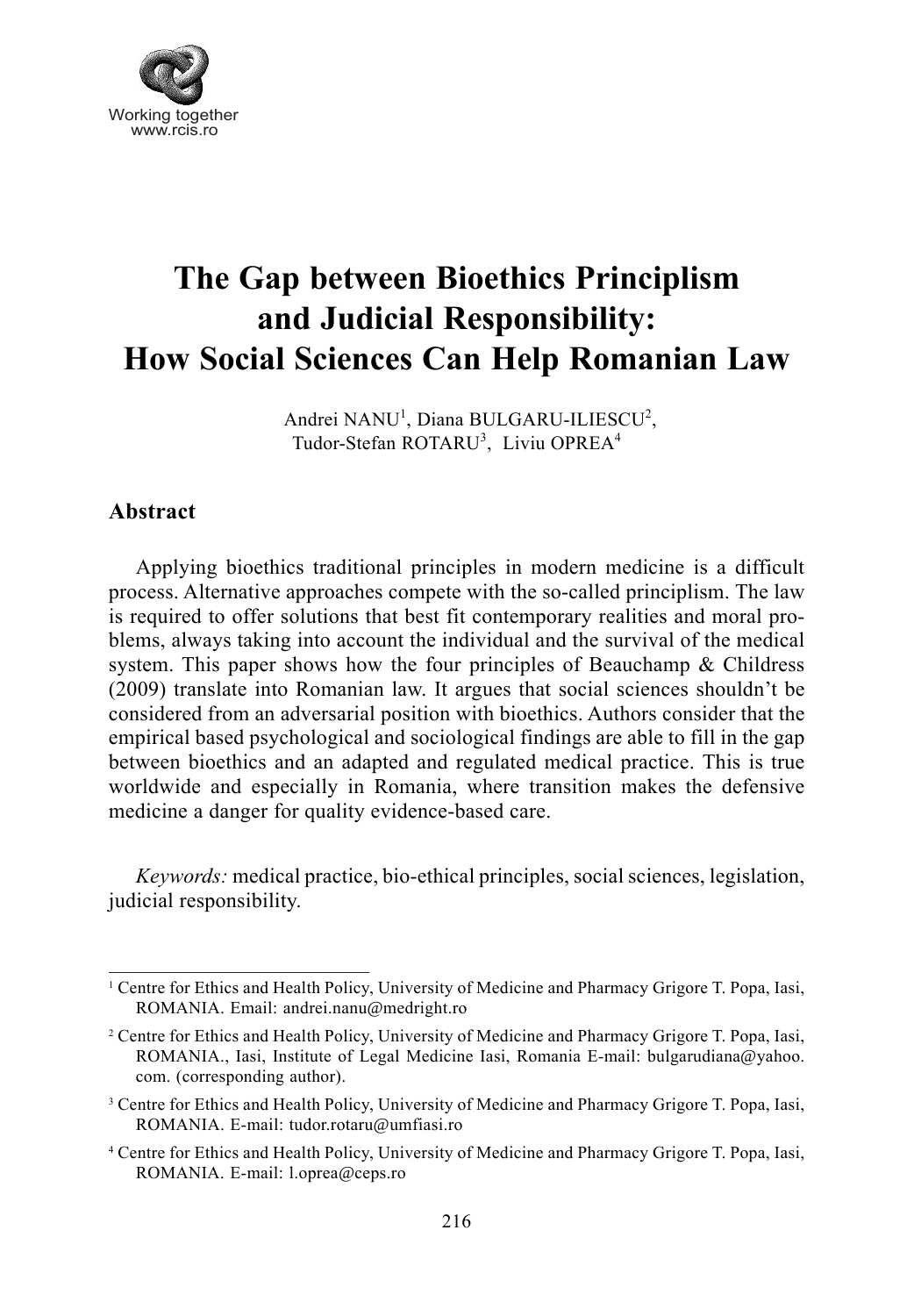#### **Introduction**

Since Hippocrates' time and onto the mid-20th century, medical ethics has been marked by the tradition of Hippocrates' oath (Porter, 1999). The development of medical sciences raised questions regarding the applicability of traditional moral concepts in the specific context of different communities (Jonsen, 2003). Therefore, a broader sociological engagement with bioethics becomes imperative (López, 2004). The Hippocratic tradition and the application of "primum non nocere" principle can no longer offer modern medicine the appropriate set of moral principles and norms (Porter and Rai, 2009). For instance, problems regarding informed consent, distribution of medical resources, collective and personal responsibility for health, or the use of human subjects for research are neglected by traditional ethics (Beauchamp & Childress, 2001). Although, the principlist approach in bioethics developed in the last decades attempted to provide a sound framework for solving these modern moral dilemmas, many scholars found this approach abstract and proposed a re-conceptualization of the field (Widdershoven, 2002). Principlism has been accused of decontextualizing the ethical decision-making (Hanson, 1999). For instance, most of the arguments developed by using this approach favored patient autonomy over other principles, simply because autonomy is the most valued principle in the US (Gillon, 2003), where this approach has been developed (*Baker*, 2001). However, by doing so the worldwide distribution of this approach carries with it the transfer of some values in other societies. Therefore, some researchers have proposed an alternative normative approach called the sociology of bio-knowledge which should focus on human rights (Petersen, 2013). On the other hand, there are scholars who argue that sociology can only make a limited contribution to bioethics (Sheehan and Dunn, 2013). The principles, denounced by such multidisciplinary approaches, give the judicial system, the opportunity to elaborate norms, which are applicable to medical practice. The context of modern medicine in Romania requires a framework to analyze health care moral dilemmas, as well as the need to know, interpret, respect and apply the legal regulations.

This paper analyzes the depth of medical responsibility from a moral, social and legal perspective. Moreover, it argues the existence of a case-effect relationship between the two perspectives (moral principles determine judicial liabilities) (Nanu, 2008). The appeal to one's own conscience or moral norms has proven insufficient to align the medical scientific development from the last century to moral values of the humanity. Social sciences can and should contribute to a solution to this major issue. Potter defined bioethics as a new discipline, which reunites biological knowledge and human values system knowledge. We choose bio – to represent biological knowledge, the science of live systems; we choose ethics –to represent the human values system" (Potter, 1970). One can easily see the potential problem in translating this duet into practice. Mass media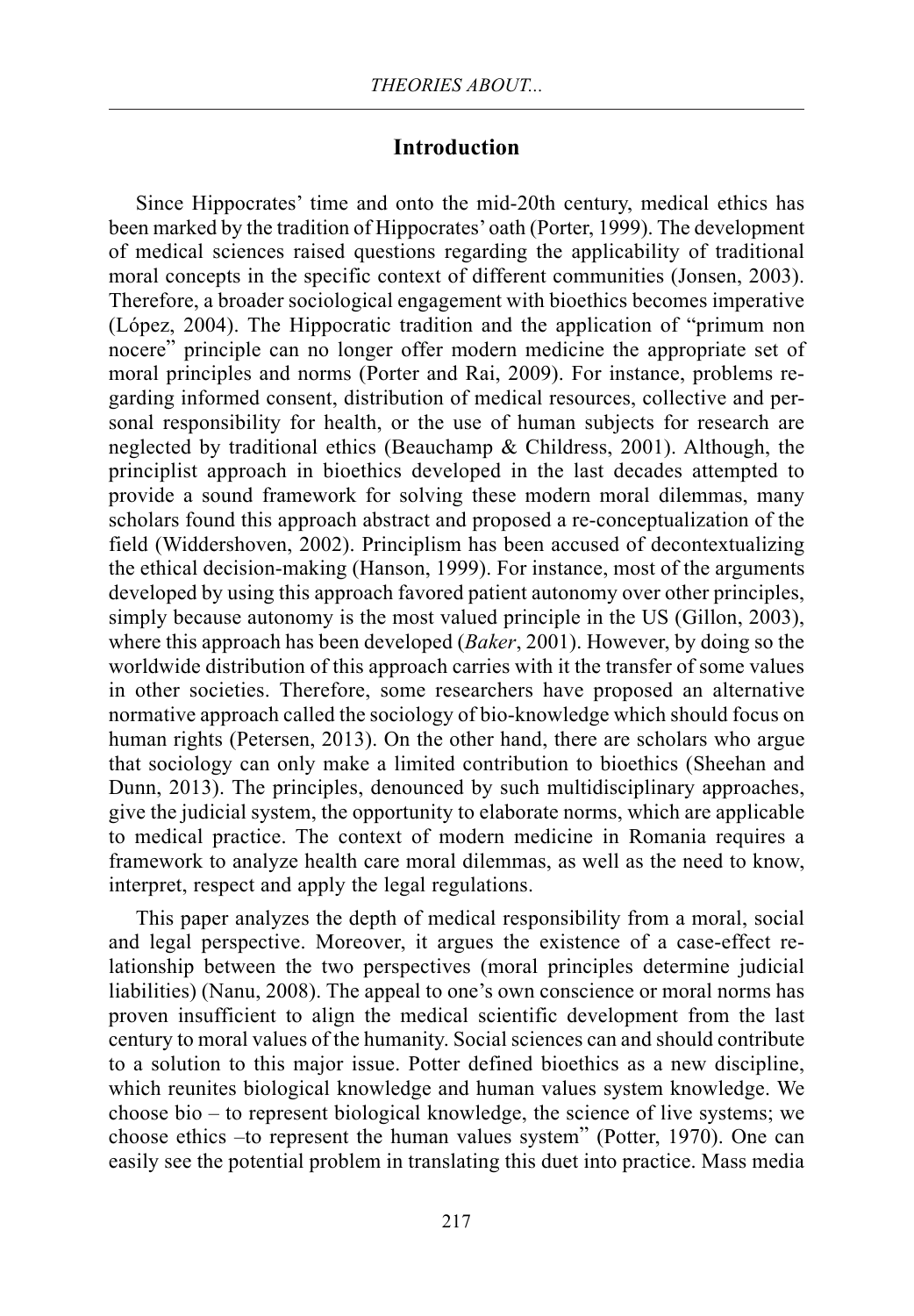takes over many of the bioethics preoccupations and develops them as public debate subjects (Zylinska, 2009). Therefore, the domain is of great interest to the entire society, overcoming this way the boundaries of the medical world. Social sciences can fill in the gap between bioethics solution and the social realities of the everyday life (Borry *et al.*, 2004, De Vries *et al.*, 2006, López, 2004, Mc-Inerney, 2000, Petersen, 2013, Sheehan and Dunn, 2013, Weyers, 2006).

## **The four principles of bioethics**

Ethics tries to answer the question: "Which general moral model of behavior evaluation and guidance has to be accepted and why?" Many types of classic moral theories have been used over time by specialists as sources to develop a coherent moral theory -utilitarianism, Kantian theory, and virtue ethics - (Beauchamp & Childress, 2001). However, these theories are to some extent contradictory in nature and cannot easily lead to unitary ethical solutions. Under these circumstances, a new approach ("the four principles" or "principlism") has attempted to create some level of coherence at the crossroads of the classic theories. It is conceived to express general moral norms, applicable to bioethics (Beauchamp & Childress, 2001).

Moral norms, which represent the foundation of bioethics, are expressed as an analytical structure represented by a set of moral principles. This approach, also known as "the four principles of bioethics", tries to describe a minimum of moral requirements for health care professionals. The principles described by Tom L. Beauchamp and James F. Childress are recognized by most researchers in this field. The moral framework that principlism adopts is based on common morality of the society (Beauchamp  $\&$  Childress, 2001), its role being to guide the settling of certain ethical dilemmas (moral issues resulted from daily practice). However, in a multicultural world common morality may not be universal, (Turner, 2003) and, therefore, by applying blindly arguments developed in one society in any other one may led to culturally insensitive solutions. In this way, social sciences can contribute with empirical findings to culturally sensitive ethical solutions (Borry *et al.*, 2004). Principlism recognizes four principles: Respect for autonomy, Non-maleficence, Beneficence and Justice (Beauchamp & Childress, 2001). The non-maleficence and beneficence principles have found their justification in the traditional Hippocratic medical ethics, whereas autonomy and justice contribute to enlarge traditional approaches. Following we briefly review the four principles before discussing how they transpose in laws.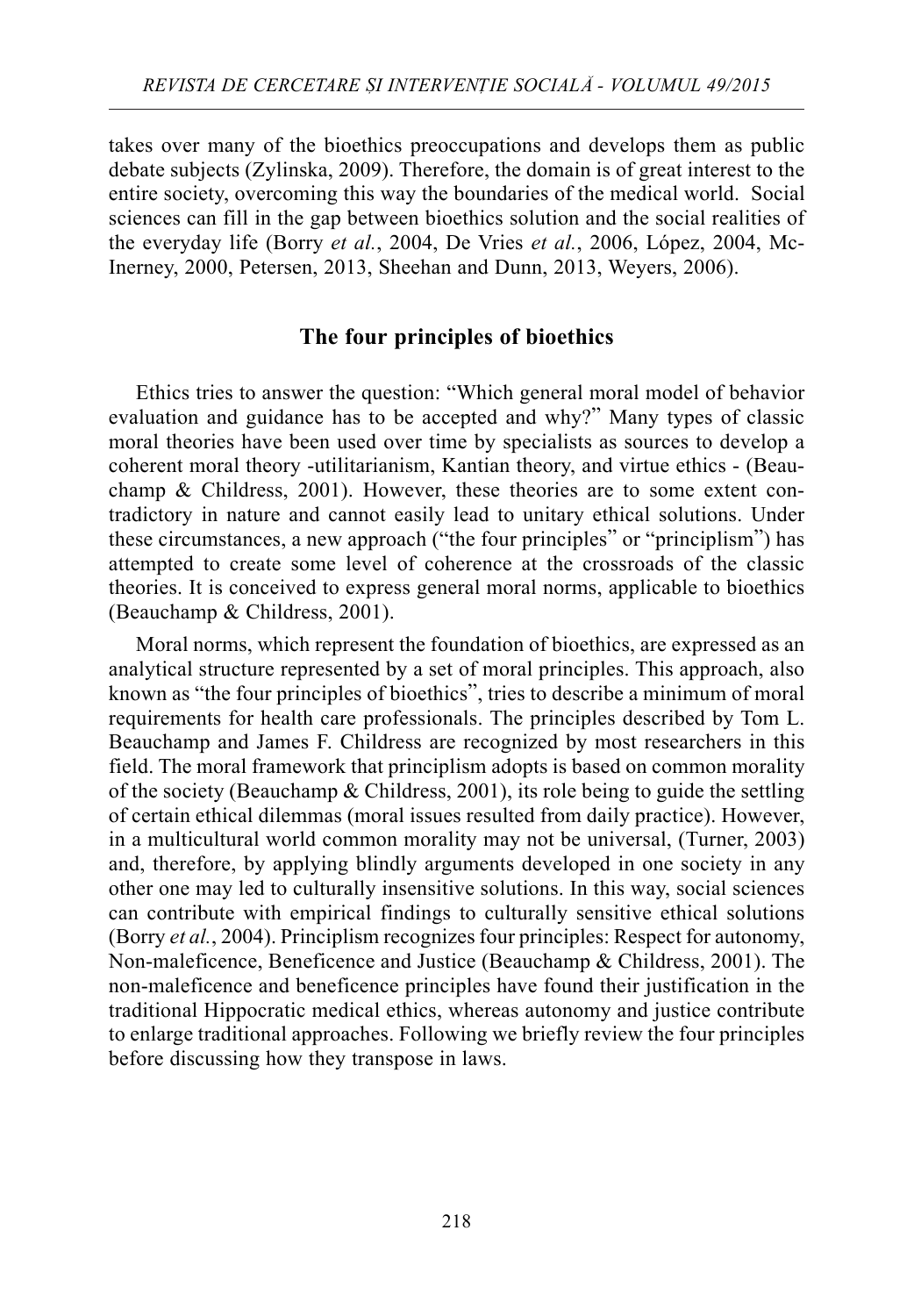#### *Respect for Autonomy*

The word autonomy derives from the Greek " $\alpha$ υτοσ" (own) and "νομοσ" (rule, law). All autonomy theories recognize two essential conditions: the independence from controlling influences and the capacity to initiate intentional actions (Miller, 1981). Respect for autonomy supposes that individuals know their right to have an opinion, are able to make decisions, have the capacity to reflect on their actions and to act in a way consistent with their personal values and beliefs. In medical practice, this principle is translated via informed consent, which attempts to provide competent persons with reasonable information that could enable them to make voluntary and informed medical decisions (Miller, 1981, Beauchamp & Childress, 2001).

In the literature concerning medical practice, the informed consent is significant in two ways (Beauchamp & Childress, 2001). First, informed consent deals with patients' autonomous consent for a medical intervention. Second informed consent has to abide to social rules of consent, meaning that patients must give a valid agreement, both legally and institutionally, before initiating any diagnosis, treatment intervention. Beauchamp & Childress suggest seven components for a reasonable informed consent: competence (the ability to understand and decide), voluntariness (making decisions free of coercion), information, recommendations (of a treatment plan), understanding (of the information and the plan), decision and authorization (of the chosen plan). Although autonomy is a characteristic of mentally competent persons, this principle requires health care professionals to protect those with diminished autonomy.

#### *Non-maleficence*

Non-maleficence requires medical practitioners to avoid harm as well as the risk of harm (negligence). In modern medicine, non-maleficence is reflected by medical professionals abiding to performance standards usually described in terms of evidence-based medicine (Hope, 1995), which establish what is expected from health professionals, summing up the necessary qualities for medical practice (prudence, diligence, patience, sapience). In addition, the environment where medical care is provided has to enable medical practitioners to provide safe care to patients by providing the required health resources. Thus, non-maleficence involves avoiding unnecessary risks, and, when risk is unavoidable, its minimization as much as possible (Sharpe, 1997).

Applying non-maleficence principle in the context of health care might benefit from the input of social sciences. Especially in difficult dilemmas, the bioethics reflection usually proceeds in three major steps: the description of the moral issue, the assessment of the moral issue and the evaluation of the decision-making process. Empirical research can make a contribution to each of these three steps.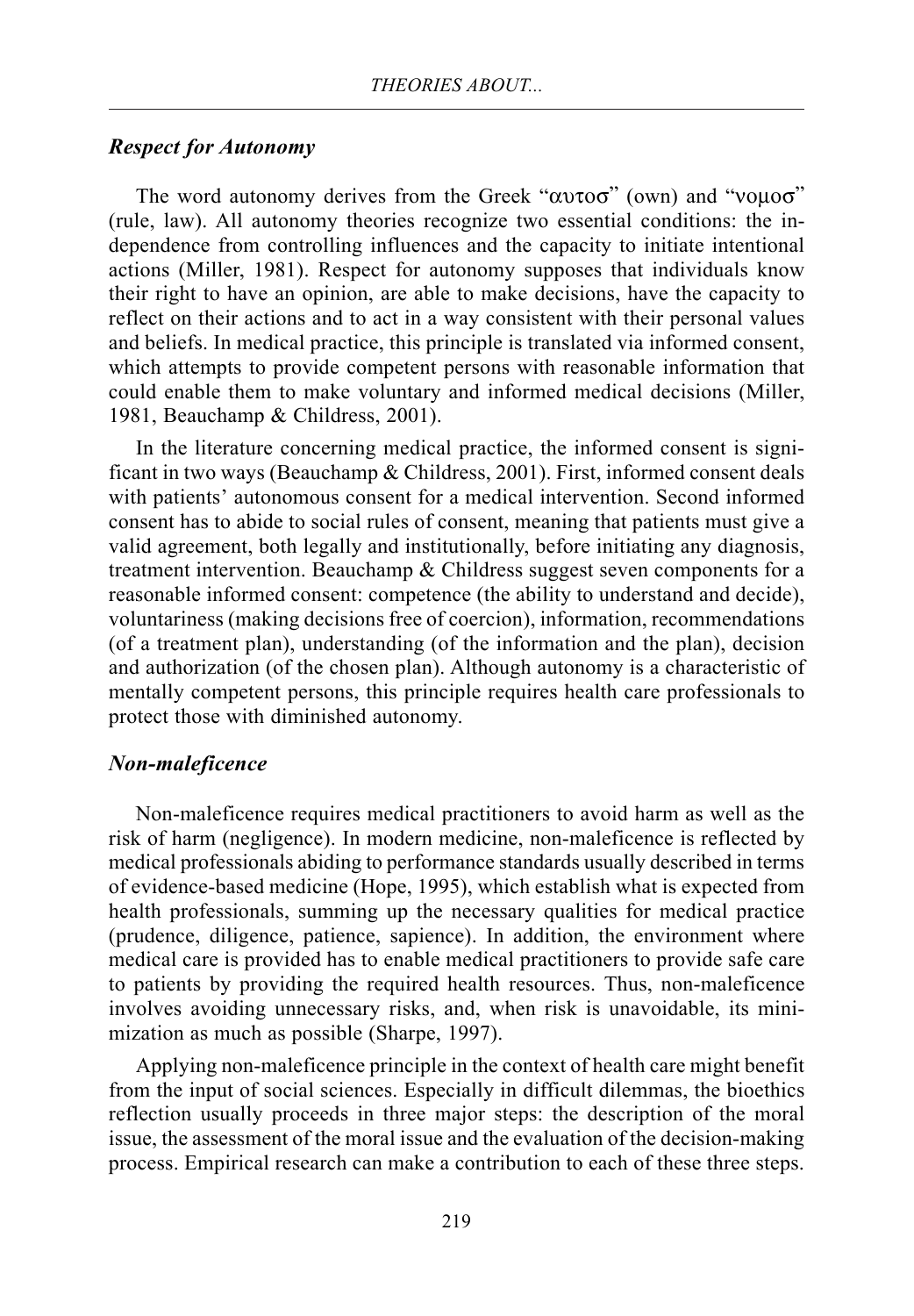First, empirical research could play a role in in answering the "reality-revealing questions", in assessing the outcomes and in proposing alternative courses of action. Second, empirical research can intervene in balancing inductive normativity and deductive forms of normativity. Third, empirical research can point out certain unexpected consequences (Borry *et al.*, 2004). In these ways, social research could provide the required evidence for ethical decisions in specific social context.

Finally, avoiding harm in modern medicine is represented by predicting the magnitude of the risk associated with a procedure or intervention. Yet, although modern medicine has made significant advances in terms of effectiveness, these medical advances are associated often with significant risks, and doctors as well as their patients have to assume risks in the context of modern medical care. On the other hand, the very notion of patient safety is represented by the magnitude and likelihood of the risks that are deemed acceptable in a particular society. However, the appetite for risk differs from country to country and from community to community (Holm, 1995). Therefore, patients' safety may not be defined similarly in any given society. Social sciences may significantly contribute with empirical findings to understand what safety and subsequently non-maleficence mean in a particular society.

## *The beneficence principle*

This principle refers to doctor's obligation to act in the best interest of their patients (Beauchamp & Childress, 2001). Beneficence is more demanding than non-harming principle as it requires doctors to initiate measures, which promote patients' best interests, not only to abstain from doing wrong. This principle implies the obligation to do good for others and to calculate utility, by maximizing the benefits and by minimizing risks and costs in order to obtain cost-effectiveness (Beauchamp & Childress, 2001). Moreover, it doesn't represent a source of legal sanction if not fulfilled. It is common in the medical practice to occur conflicts between beneficence and autonomy principles (Beauchamp & Childress, 2001). The idea of benefit, as a primary liability in medical care is ancient. Nevertheless, during the last decades, medicine had to deal with the justification of the patients' right to freely decide. These duties are obvious in medical practice and accepted as objectives in the medical activity. These objectives apply both to the patient as an individual, as well as to the entire society (Singer, 2011). In the decisionmaking process, evidence-based medicine might prove useful (Borry *et al.*, 2004).

#### *Justice*

The problem of access to medical resources is exacerbated by the significant increase of the medical costs due to pervasive implementation of modern technologies in health care. The idea of justice is, thus, extremely debated and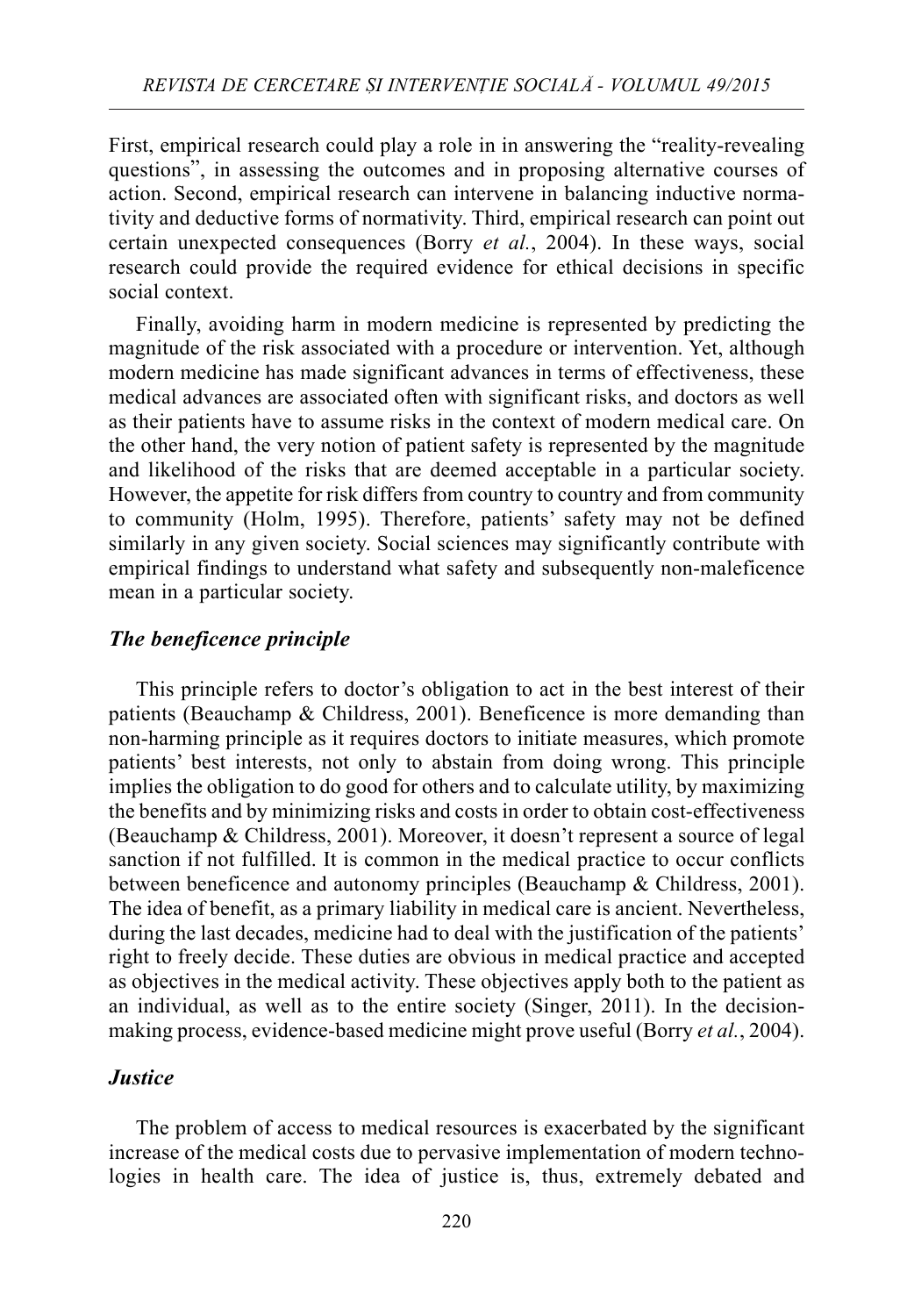controversial. All judicial theories are set on the minimal demand attributed to Aristoteles: "the equals have to be treated as equals and the non-equals have to be treated as non-equals" (Gillon, 2003). This principle is called "formal justice" because it doesn't indicate any criteria to determine whether two persons are equal or not and neither the features of an equal treatment.

National health systems have to deal with the financing and distribution of health resources. Inefficiency of health systems determines increased costs and lack of protection for a great number of persons. Systems have to promote efficiency, as well as equity. Although the two terms do not seem compatible, both are necessary for health systems to function properly. However, by promoting efficiency of the system by reducing health care costs may conflicts with patients' autonomy. Thus, it is obvious that a compromise has to be taken between autonomy and efficiency (Fleischacker, 2009).

## **Transposing the four principles into legal norms, applicable to the medical field**

The four principles determine rules of behavior in the doctor-patient relationship (Oprea, 2009a). The law transformed this conduct into regulations, which include the civil responsibility of the medical staff and rules for conducting medical research in Romania. Interpreting laws, which are applicable in medicine, are facilitated by the understanding of moral principles on which these norms are based. Therefore, we consider legal regulation as a consequence of applying moral theories. We further analyze each of the principles elaborated by Beauchamp & Childress from the perspective offered by the current law in Romania, applicable both to therapy and to clinical research.

#### *Autonomy principle*

There are two types of legal regulations, which reflect this principle: informed consent and confidentiality. It is mandatory that patients are fully informed on the benefits and risks of any medical procedure. The absence of informed consent could result in patients' abuse. In the context, when a patient is harmed as a result of medical care, lack of previous informed consent may result in health professionals' civil responsibility. However, failure to provide informed consent is mentioned as an exception in most professional insurance policies for malpractice, so health professionals in this situation become unassisted.

The responsibility of health professionals (defined by the law as the doctor, dentist, pharmacist, medical assistant or nurse) to obtain informed consent is clearly stated within the law: "in order to be exposed to preventive, diagnosis and treatment methods, which have a possible risk for the patient, after receiving the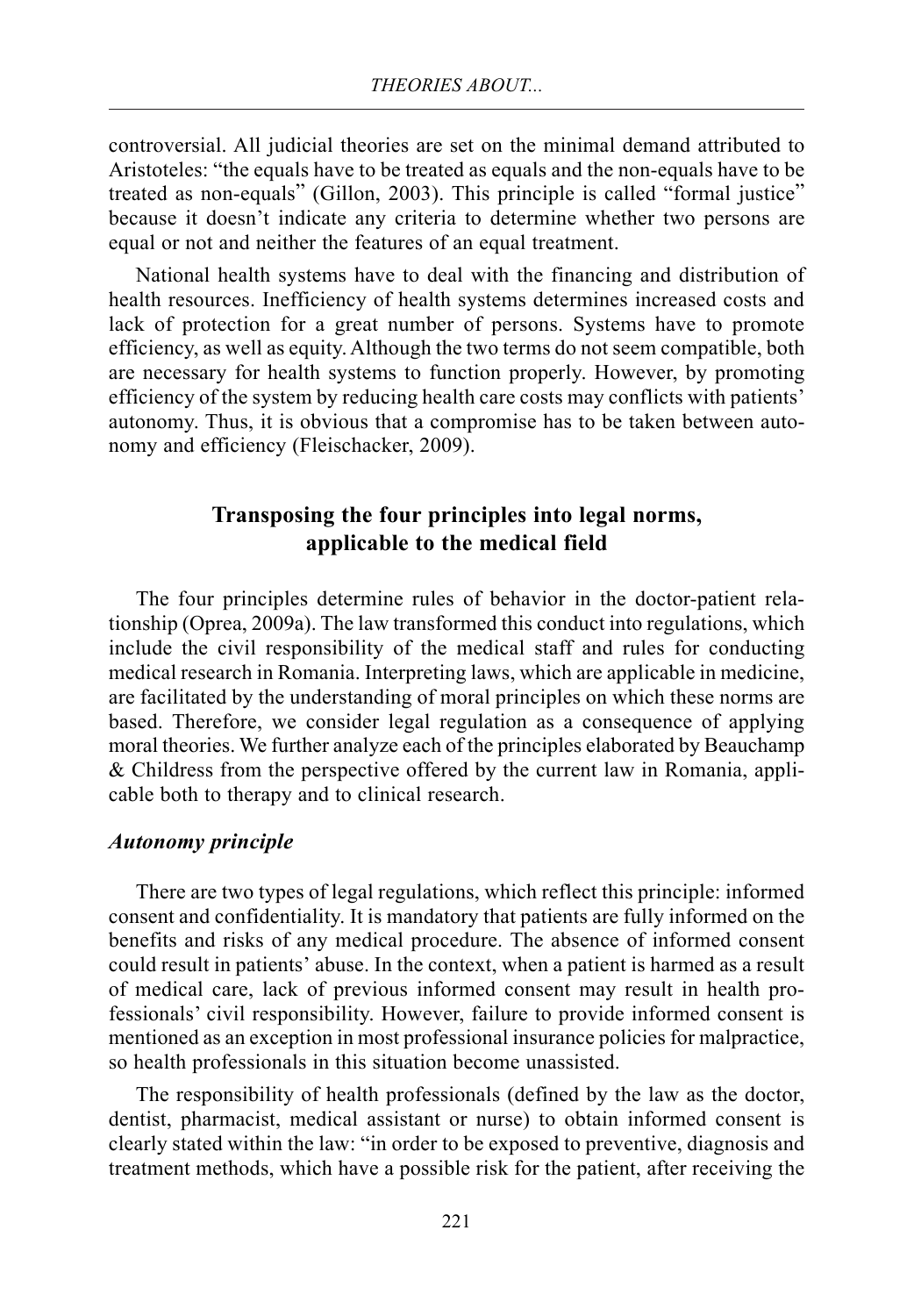explanations from the doctor, dentist, medical assistant/nurse, according to paragraphs (2) and (3), the patient is required to give it's written consent (Guvernul României)." Once the necessity of obtaining an informed consent from the patient before initiating any medical act, has been established, the law offers indication about the content of this process. Informed consent has to contain information on "diagnosis, nature and aim of the treatment, risks and potential consequences of the treatment, realistic alternatives, risks and consequences, prognosis of the condition with and without treatment" (Guvernul României). These requirements are completed by the regulations of another law (no. 46/21.01.2003), which mentions: "the patient has the right to be informed on his health status, required medical procedures, potential risks, available alternative therapeutic options, including information about not following any treatment and not respecting medical recommendations, as well as data regarding diagnosis and prognosis (MORAR *et al.*, 2014)." Moreover, informed consent has to contain, according to the law, a brief description of the information that has been given by the doctor, dentist and medical assistant or nurse (Guvernul Romaniei). For a better understanding of all the implications of medical interventions patients have the right to be informed, regarding available medical services, as well as on the way to use them. In order to guarantee patients' rights to exercise their free will, the law establishes doctors' obligation to provide data regarding the identity and professional status of the health professionals, as well as the rules, which they have to respect during treatment. The development of scientific research and innovation in medical practice has led to additional requirements. Thus, informed consent is mandatory for harvesting, keeping and using any biological product that will be used in scientific research (Morar *et al.*, 2014).

Analyzing the aforementioned information one can notice two fundamental elements of the law regarding informed consent. Laws attempt to guarantee patients' rights to make autonomous decisions in a way consistent with ethical principle of respect for patient autonomy: "A person acts autonomously when his/ her actions are the result of his/her own choice or decisions". It also includes the necessity for doctors to initiate an efficient communication between them and their patients (Sandu *et al.*, 2013). The communication process recognizes two requirements: (a) to provide any necessary information so that the patient can make a sound medical decision; and (b) to assure a clear patients' understanding of the health care context. The foundation of doctor-patient relationship is represented by mutual trust that is built through respecting the patients' right to make a decision regarding their health status and by protecting vulnerable persons that cannot fully exercise their autonomy into health care context (Oprea, 2009b).

Adult persons who have mental competence can express a valid consent. However, this is not the case in children, or in persons who can't exercise consent due to external factors such as a deterioration of their mental capacity. Children can express their consent if their parents are missing, only in emergency cases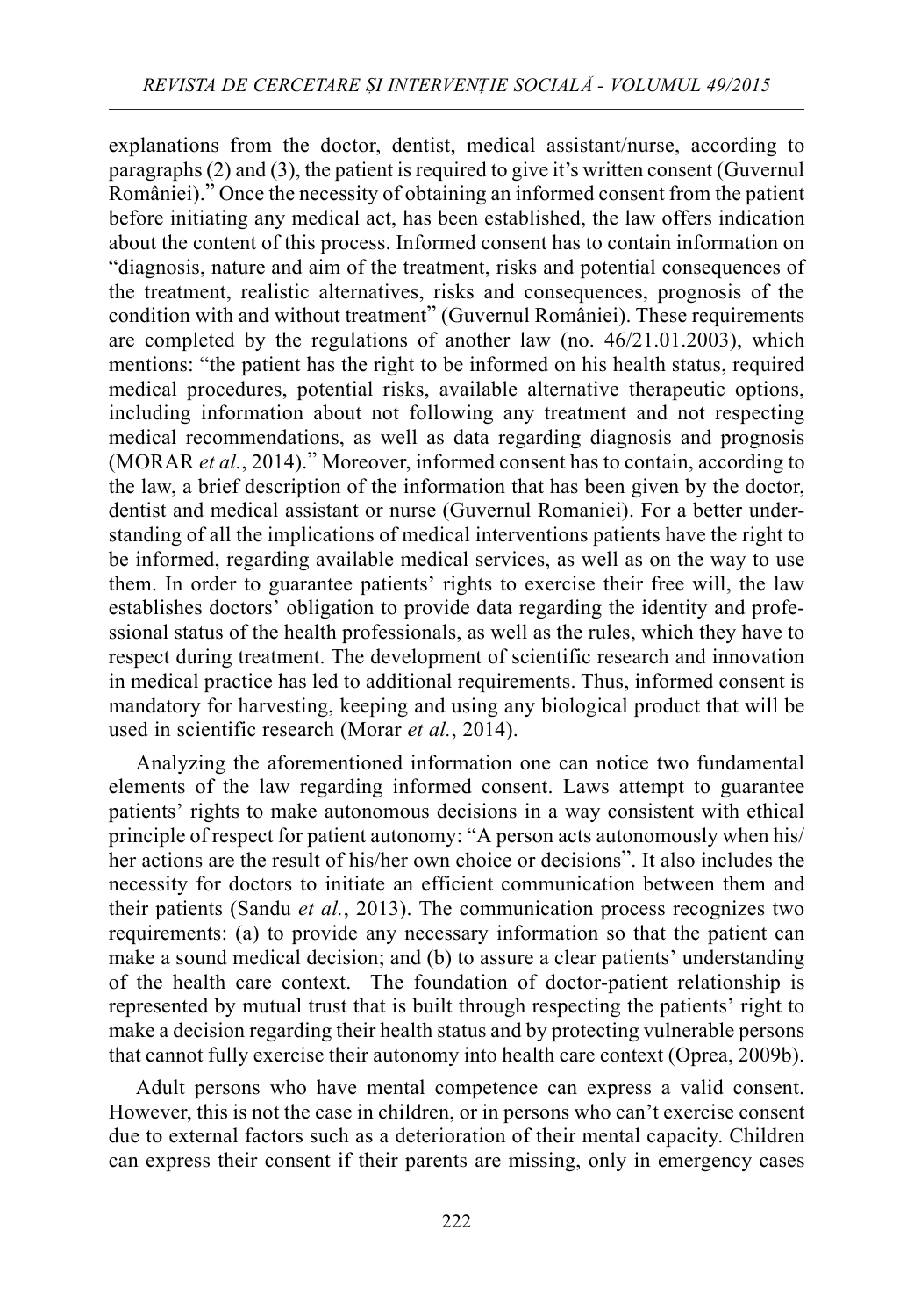and, only if the minor has the necessary mental competence to understand the medical situation. In addition minors over sixteen years old are allowed to make health care decisions regarding their reproductive health. If the legal guardian or the next of kin can't be contacted and patient has no mental competence, the doctor, medical assistant/nurse can solicit the authorization of the medical procedure by the authorities or can proceed without any consent if the time needed to obtain consent would put the health status of the person in danger (MORAR *et al.*, 2014). Under these circumstances, the doctor or the medical team who assumed the decision, have the obligation to write a report and describe the situation which required medical care, reporting elements that attest the emergency situation, as well as data which prove the lack of the patient's mental competence (Guvernul Romaniei).

Taking into consideration the principle of respect for autonomy, some of the legal regulations, regarding confidentiality of data obtained medical care, have to be further analyzed. The doctor can't tell any other person without patient consent, any data regarding his health status. Any information regarding the patient's health status, investigation results, diagnosis, prognosis, treatment plan, as well as any information that could link the identity of a person to some medical information is strictly confidential. Therefore health care professionals can provide information only if he/she has the expressed consent of the patient. Under these circumstances, no information can be given to family members, friends of the patient without the consent of the patient. This may be a significant problem especially in the Romanian context, where traditionally patients' families are involved in the medical decision making without any context (Sandu *et al.*, 2013). This suggests that in Romania, autonomy is understood rather in as relational than as individual autonomy. However, further social research is required to understand what patients' mean by autonomous decision making in Romanian context. The findings may significantly contribute to adapt the law as well as legal and medical practice to cultural context in this country.

However there are some exceptions: First, there is patients' consent to provide information to other people, indicated by the patient himself/herself. Confidential information can be provided only if the patient gave his consent or if the law demands it. Second, the patient can decide not to be informed regarding his health status and indicate another person to receive this information for him/her. The patient has the right to do not know. Third, when information is necessary to other health care providers, obtaining consent is not mandatory. Fourth, if the patient represents a danger for himself/herself or for public health and there is proof, the case is considered exception and information could be disclosed (Morar *et al.*, 2014). Concluding, the law, in concordance with autonomy principle, supports confidentiality with only few exceptions.

However, sociologists might show that the applicability of the informed consent is not always what it seems to be. Not all patients engage in the education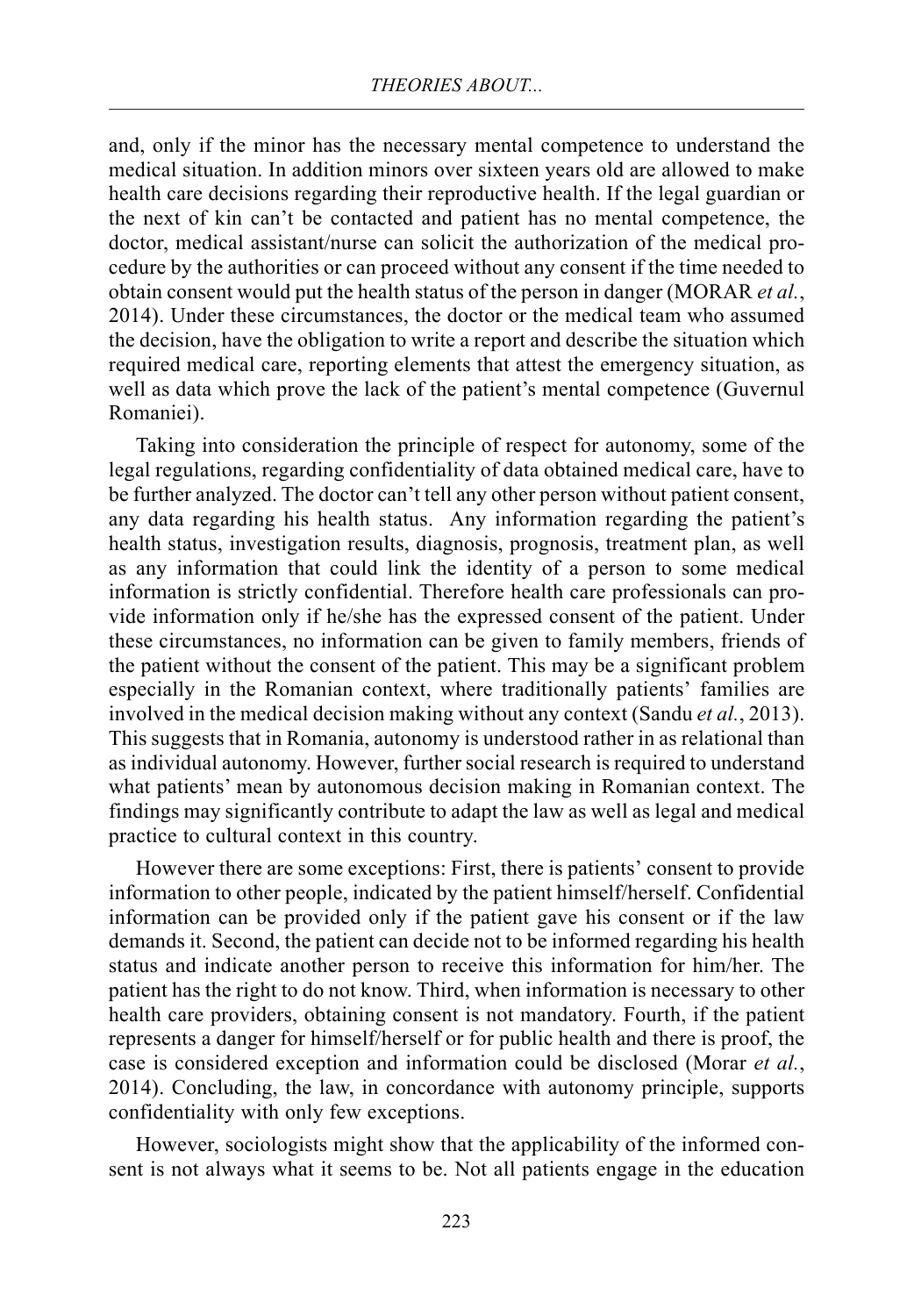process, which is supposed to accompany a formal informed consent (Jordens *et al.*, 2013). This is a clear and at hand example of how both law and bioethics need social sciences to help in understanding how the autonomy principle really translates in an autonomous consent from the part of the patient.

## *Beneficence and Non-maleficence*

Beneficence requires doctors to act in a way that promotes patients' wellbeing (Beauchamp & Childress, 2001). Non-maleficence requires anyone who provides medical care to do not harm the patient. Both principles are of fundamental importance and subordinated to the patients' interests. However, the simple normative approach residing on the two principles might not be able to explain, by itself, the changes in law (Borry *et al.*, 2004). Some scholars argued that bioethics are simply a part of larger systems of social control and give the example of euthanasia. The debate over laws like voluntary euthanasia might be the result of three social changes: individualization, diminished taboos and changes in the medicine's balance of power between medical staff and patients both at an institutional and individual level. The legal relaxation concerning euthanasia might go together with new ways of social control: doctors' self-control is counterbalanced with patients' control, professional third-party control and control from the state (Weyers, 2006). Questions such as euthanasia and physician-assisted suicide can be considered part of an international social movement called "the requested death movement" (McInerney, 2000). Although the beneficence and non-maleficence principles seem have the same substance (to do well is a way to avoid causing any harm), the difference resides in the way they implicate the medical staff. In the category of the non-harming principle, following secondary principles are included: not to kill, not to cause unnecessary pain, not to determine disabilities (Beauchamp & Childress, 2001). It can be observed that these demands can be fulfilled without any activity (without doing anything). Unlike the nonharming principle, beneficence requires active participation: prevent death, prevent unnecessary pain, and prevent disabilities. Thus, the obligations set by the non-harming principle have to be impartially followed and represent moral sources of legal sanctions. In contrast to all of these, the obligations required be beneficence do not always have to be impartially respected and do not generally lead to legal sanctions if not respected. In order to see how Romanian legislation responds to principal problems, we will further debate the implications in medical practice.

According to the non-harming principle, medical staff has to act in a manner that avoid unnecessary harm (self-harm or harm to other persons), intentionally or not. It doesn't demand the impossible, because the level of knowledge, the power to control the natural evolution of disease, or the uncertainty of results, represent limitations for obtaining this desiderate. Nevertheless, some performance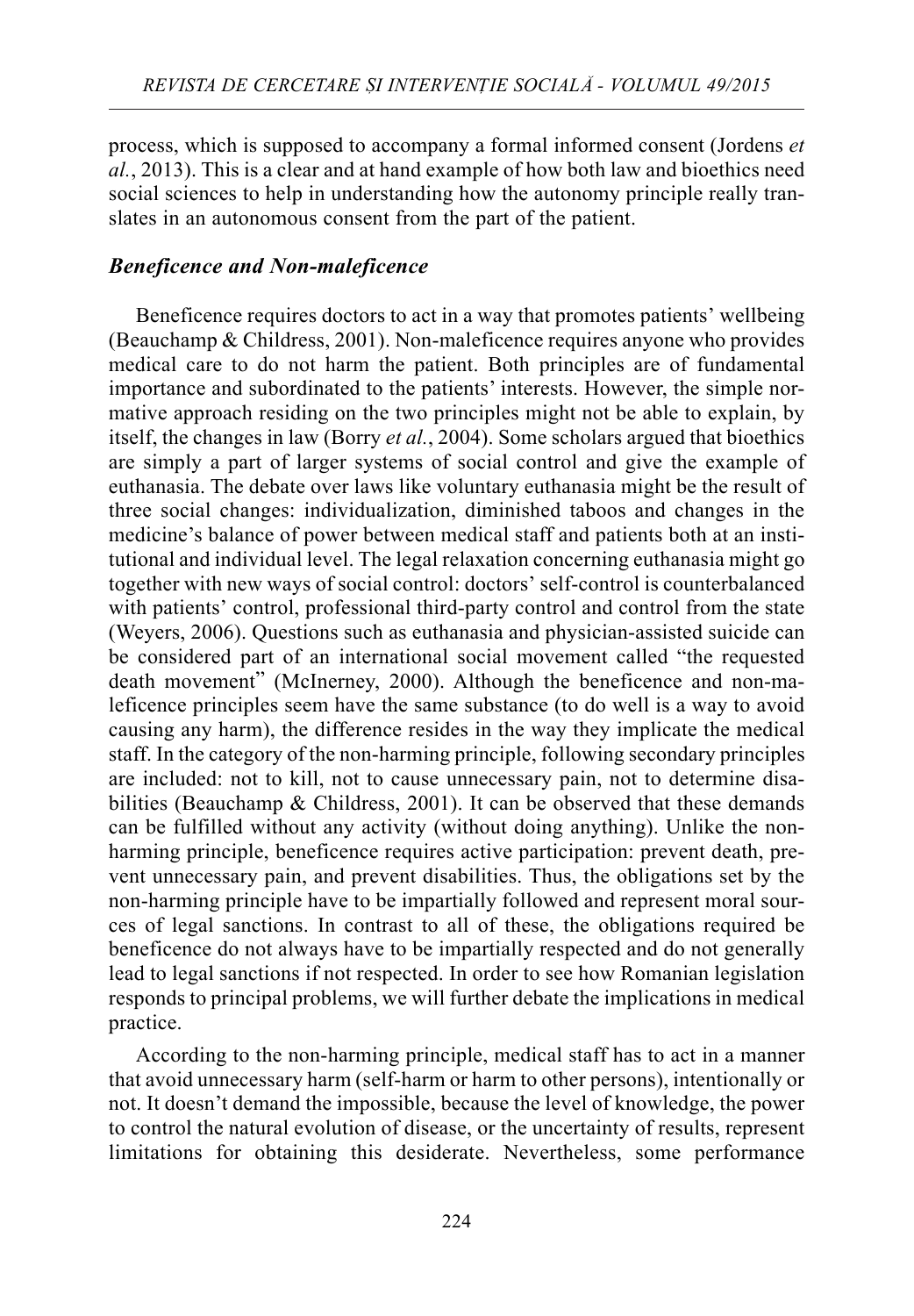standards for the medical staff can be set, implying on one hand, prudence, patience, thoughtfulness, and on the other hand, limitation to one's own competence, so that the patient is not exposed to unjustified risks. Romanian legislation has the following requirements. Medical staff responds civilly for any harm caused by the profession if the limits of competence are overstepped. If some associated medical conditions are present, each of them has to be supervised/ diagnosed/treated by a specialist/person who is competent ("not to harm" (Guvernul României). The law sets an exception, reserved to emergency situations only, where the necessary medical staff is not available. Under these circumstances one can act even if not in his area of competence, being necessary to prove those cases (to do well) (Guvernul Romaniei). This is how the two bioethics principles complete each other, giving solutions, which are applicable to medical practice respecting both moral and judicial norms. The balance between the two fundamental demands of medical practice (not to harm and to do well) can be disrupted, if the law ignores this problem. The risk can already be seen in many countries with consistent jurisprudence in malpractice. In the US, for instance, the disruption of the two components, leads to the phenomenon also called "defensive medicine". This is described by the Office of Technology Assessment of the US Congress as occurring when doctors solicit tests, visits or avoid procedures or patients with high risks, with the main purpose (but not only) to reduce the danger of being exposed to malpractice accusations. When doctors do tests or oversized procedures in order to reduce the risk of malpractice accusations, they practice positive defensive medicine. In contrast, the practice characterized by avoiding difficult patients or high-risk procedures is called negative defensive medicine" (Hellinger & Encinosa, 2006).

Positive defensive medicine can have unwanted consequences on cost increase for medical services, as well as soliciting tests that are risky for the patient (not respecting non-maleficence principle). Negative defensive medicine has more dangerous implications. The danger is represented by the fact that beneficence is sacrificed in favor of the non-harming principle, adopting a passive attitude (rather not to do anything at all than to do harm) with the purpose of avoiding malpractice accusations. For instance, in the US many medical fields such as obstetrics suffer an acute shortage of doctors, because they avoid the huge costs associated with the insurance policies for this specialty.

#### *The justice principle*

According to this principle, every patient has to benefit from an equitable distribution of medical services and health care resources. That is, patients with similar health needs should be treated similarly (Beauchamp & Childress, 2001). General factors that contribute to identifying health care needs are medical (the patient's estimated benefit, the emergency, changes of life quality, period of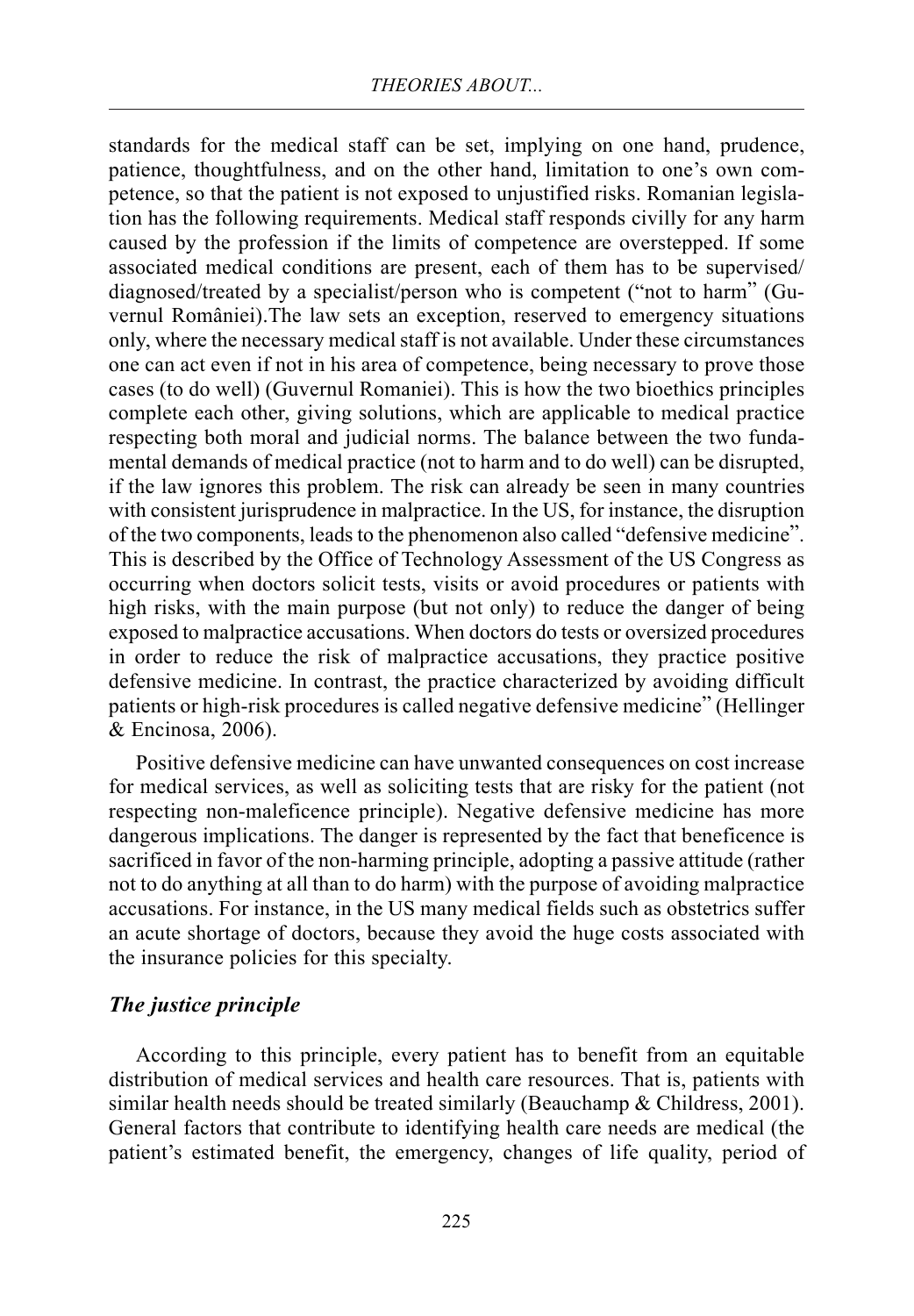maintaining the benefit) and non-medical (paying capacity, social value, treatment difficulties, the patient's contribution to his own health status deterioration, previous use of resources for medical care). These criteria are divided into three categories, on three levels where social justice can act: national, institutional and individual. At a national level*,* medical health care needs have to be identified, as well as associated costs, and health care rationalized because the economic constrains limit in any society the full coverage of medical care (Botezat *et al.*, 2013). The Romanian law allows selection criteria in cases where access to some medical services/treatment is restricted for financial reasons. Applicable criteria for financial restrictions (programs having limited number of enrolled patients), are established by the Ministry of Health and are only of medical nature (medical criteria to be included in the treatment scheme). At institutional level*,* restrictions for medical care can be established based on working conditions, internal rules regarding the administrative situation (e.g. An emergency unit cannot refuse emergency care). At individual level*,* health care professionals have clear responsibilities, with respect to patients' access to medical care. Thus, it is prohibited to discriminate persons, based on race, gender, age, ethnicity, national or social origin, religion, political options or personal dislike (Guvernul Romaniei).

The application of the justice principle is a good example of the supposed adversarial relationship between bioethics and sociology (De Vries, 2004). While bioethics emphasizes the clear descriptions of ethically charged cases provided by social researchers, it doubts the ability of sociologists and psychologists to logically discern "the good". On the other hand, social scholars find bioethicists unable to understand that the elegantly created solutions to ethical dilemmas get altered when transported in various social and cultural settings (De Vries *et al.*, 2006). Seemingly, both sides ignore the gap between them, leaving their separate contribution far less valuable than an integrative gain.

#### **Conclusions**

The spectacular evolution of science imposes the necessity of an active debate regarding ethics and morality a real revolution in life concepts, stimulating the reflection on human destiny. Respecting bioethics principles involve the moral responsibility of the health care professionals, as well as the legal one. The medical procedures, as interactions between doctors and patients could be guided by bioethics principles. Each principle finds a correspondence in law, applicable to medical practice, including in Romania. Thus, the context of modern medicine in Romania recognizes the need of a framework to analyze ethical dilemmas by using bioethics principles, as well as the need to know, interpret, respect and apply regulations, under existing circumstances of vulnerability in this field. The bioethics debate, as well as the future changes in laws, will significantly affect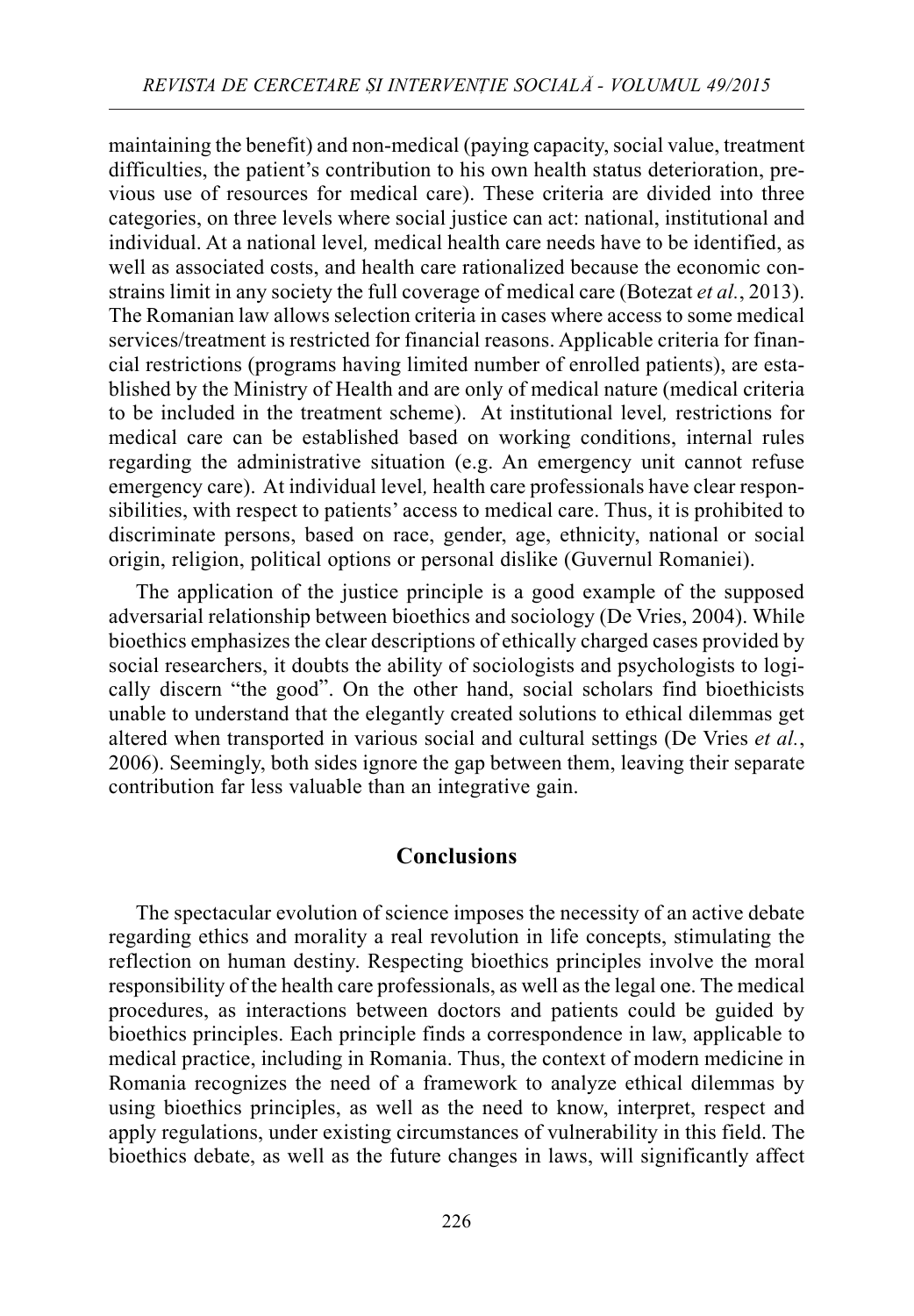medical practice. The gap between a morally and ethically overdone system to civil, administrative and even criminal sanctions raises problems concerning how the medical practice in Romania should adapt. This is where social sciences can help. By considering the contribution in the decision-making process, the social context of legalization and the social environment of morals, fields like psychology and sociology can and should be present. They can also help facing the danger of "defensive medicine" phenomenon, as a reaction of the medical staff towards the risk of malpractice accusations.

#### **Acknowledgements**

This paper has been supported through Sectorial Operational Programme Development of Human Resources 2007 – 2013, within the Project entitled: "Program of Excellence in multidisciplinary doctoral and postdoctoral research in chronic diseases", ID POSDRU/159/1.5/S/133377. This paper does not represent the official view of the Romania Government or European Union.

#### **References**

- Baker, R. (2001). Bioethics and human rights: A historical perspective. *Cambridge Quarterly of Healthcare Ethics,* 10, 241-252.
- Beauchamp, T.L. & Childress, J. F. (2001). *Principles of biomedical ethics*, Oxford University press.
- Borry, P., Schotsmans, P. & Dierickx, K. 2004. What is the role of empirical research in bioethical reflection and decision-making? An ethical analysis. *Medicine, Health Care and Philosophy, 7,* 41-53.
- Botezat, D., Oprea, L. & Iliescu, R. (2013). Integrating medical services: a solution for an efficient and equitable health system. *Revista Romana de Bioetica,* Octombrie - Decembrie *11*(4)*, 87-100*
- de Vries, R. (2004). How can we help? From "sociology in" to "sociology of" bioethics. *The Journal of Law, Medicine & Ethics, 32*, 279-292.
- de Vries, R., Turner, L., Orfali, K. & Bosk, C. (2006). Social science and bioethics: the way forward. *Sociology of Health & Illness, 28*, 665-677.
- Fleischacker, S. (2009). *A short history of distributive justice*, Harvard University Press.
- Gillon, R. (2003). Ethics needs principles four can encompass the rest and respect for autonomy should be "first among equals". *Journal of Medical Ethics, 29*, 307-312.
- Guvernul României, (2006) P. Legea nr. 95 din 14 aprilie 2006 privind reforma în domeniul sănătătii. Monitorul Oficial nr. 372 p.
- Guvernul Romaniei, P., Camera Deputatilor (2001). Hotărâre nr. 237 din 22.02. 2001, Monitorul Oficial al României, Partea I, Nr. 92. din 08/02/2001, Bucuresti.
- Hanson, M.J. 1999. Raymond DeVries and Janardan Subedi, Bioethics and Society: Constructing the Ethical Enterprise. *The Journal of Value Inquiry, 33*, 423-428.